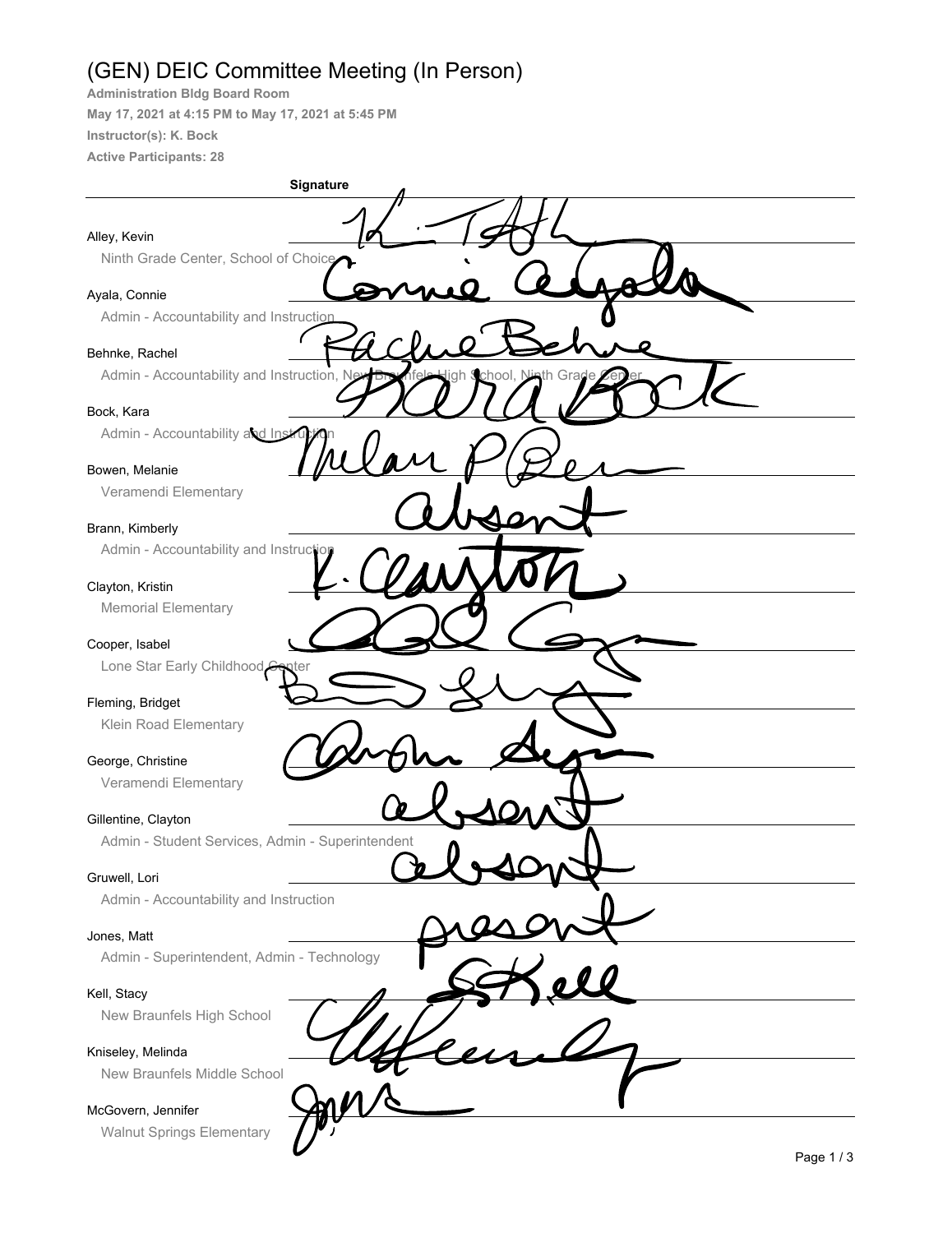## (GEN) DEIC Committee Meeting (In Person)

**Administration Bldg Board Room May 17, 2021 at 4:15 PM to May 17, 2021 at 5:45 PM**

**Instructor(s): K. Bock**

**Active Participants: 28**